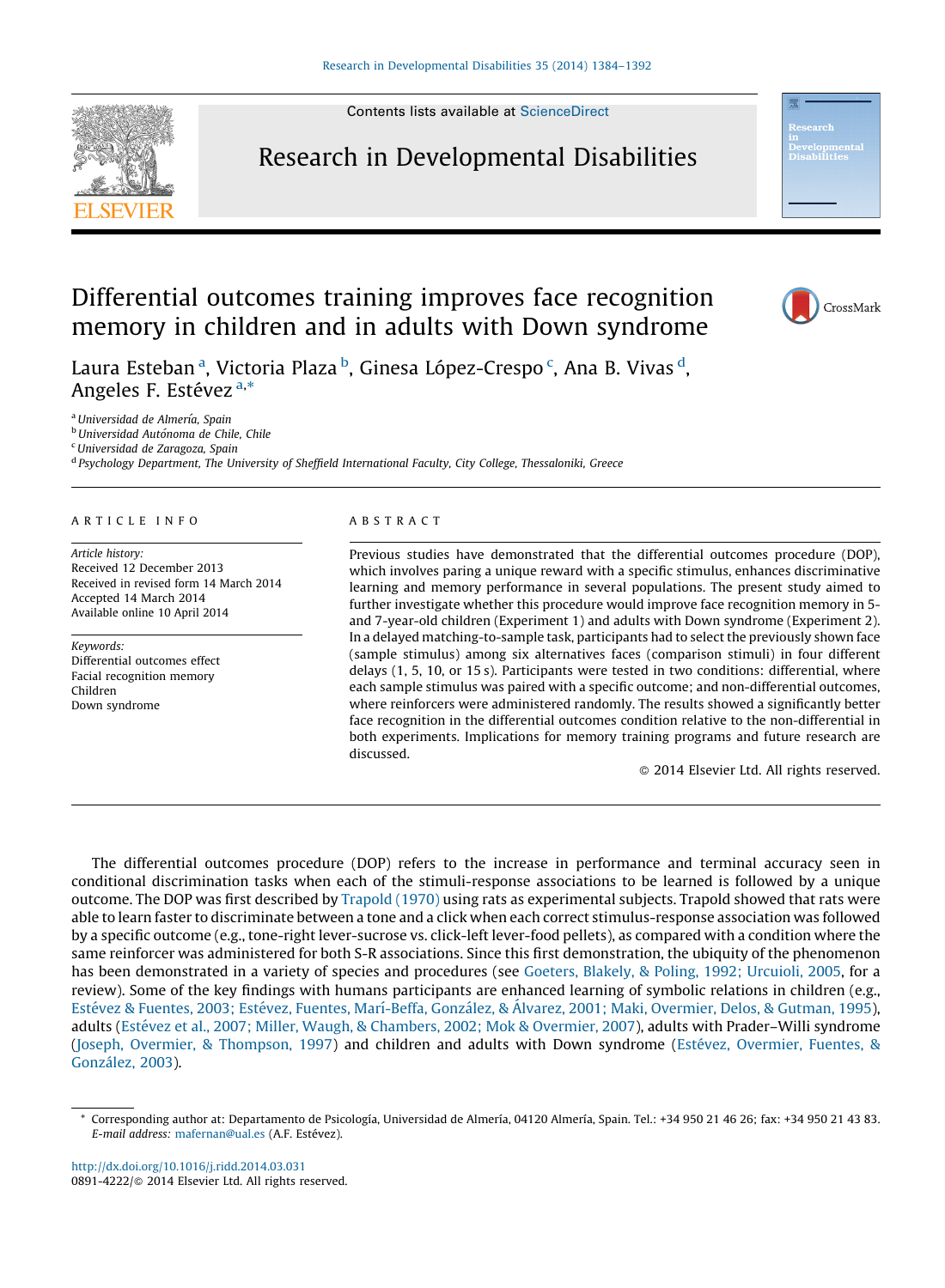In addition to the benefits of the DOP observed with conditional discrimination learning, there is an increasing amount of evidence suggesting positive effects with memory tasks as well (see López-Crespo & Estévez, 2013, for a review). For instance, studies conducted on animals showed the potential of the DOP to alleviate short-term memory problems associated with aging or brain-damage. Concretely, the DOP has been found to improve memory performance of aged rats ([Savage,](#page--1-0) Pitkin, & Careri, 1999) and pyrithiamine treated rats–an animal model of Wernicke–Korsakoff syndrome [\(Savage](#page--1-0) & [Langlais,](#page--1-0) 1995). Similar results have been reported with humans. [Hochhalter,](#page--1-0) Sweeney, Bakke, Holub, and Overmier (2000) employed a face Delayed Matching to Sample (DMTS) task in people with alcohol dementia. They reported improved memory performance in the differential outcomes condition, relative to the non-differential, in three of the participants. This finding has been replicated in larger samples of older adults (López-Crespo, Plaza, Fuentes, & Estévez, 2009), and people with Alzheimer's disease (Plaza, López-Crespo, Antúnez, Fuentes, & Estévez, 2012). Finally, two other studies have extended the finding of better performance in a delayed face recognition task with the DOP to a sample of young adults (Plaza, Estévez, López-Crespo, & Fuentes, 2011) and sleep-deprived adults with transient memory deficits ([Martella,](#page--1-0) Plaza, Estévez, Castillo, & [Fuentes,](#page--1-0) 2012).

All together, the results obtained in the aforementioned studies support the potential of the DOP to improve memory for faces in a variety of conditions. However, more research with other relevant populations, such as Down syndrome (DS), is needed before this technique may be implemented as an intervention/education tool in school and health care settings. DS results from anormalities of chromosome 21 (in particular Trisomy 21), and it is considered the most common genetic form of intellectual disability ([McGrother](#page--1-0) & Marshall, 1990; Sherman, Allen, Bean, & Freeman, 2007). Among these intellectual disabilities, the study of the working memory capacities in DS has received an important amount of attention. Although, initially it was thought that visuospatial working memory was relatively spared in DS (e.g., Jarrold & [Baddeley,](#page--1-0) 1997, 2001; [Lanfranchi,](#page--1-0) Cornoldi, & Vianello, 2004; Laws, 2002; Marcell & Weeks, 1988; Wang & Bellugi, 1994), more recent studies suggest deficits in several aspects of visuospatial working memory in this population (e.g., Carreti, [Lanfranchi,](#page--1-0) & [Mammarella,](#page--1-0) 2013; Lanfranchi, Carretti, Spanò, & Cornoldi, 2009; Visu-Petra, Benga, Tincas, & Miclea, 2007). Specifically, task complexity seems to be a crucial factor. Thus, when participants with DS were shown a complex visual pattern in a DMTS (as part of the Cambridge Neuropsychological Test Automated Battery, CANTB), they performed worse than the control group matched on mental age [\(Visu-Petra](#page--1-0) et al., 2007). The evidence with face processing is also relatively scarce, and studies have mostly focused on emotional face processing. Studies have reported impaired recognition of neutral expressions (e.g., Hippolyte, [Barisnikov,](#page--1-0) Van der Linden, & Detraux, 2009), anger, surprise and fear (e.g., Kasari, [Freeman,](#page--1-0) & Hughes, 2001; Porter, [Coltheart,](#page--1-0) & Langdon, 2007; Williams, Wishart, Pitcairn, & Willis, 2005; Wishart & Pitcairn, 2000). Overall, people with DS seem to show tendency toward positive evaluation of facial expressions ([Kasari](#page--1-0) et al., 2001). Few researchers have investigated facial identity recognition in DS, and the results are not consistent. While some studies reported no significant differences between DS adults and control participants on a simultaneous face identity-matching task (e.g., Hippolyte, [Barisnikov,](#page--1-0) & Van der Linden, 2008; Hippolyte et al., 2009); a more recent study (Fernández-Alcaraz, Rueda, García-Andrés, & Carvajal, 2010) showed worse performance on a face discrimination task in adults with DS as compared to a control group.

In the present study we aimed at testing the efficacy of the DOP to improve delayed recognition of faces in typically developing children, and in a sample of adults with DS. Based on the findings of impaired delayed recognition of complex visual patterns [\(Visu-Petra](#page--1-0) et al., 2007) and impaired recognition of identities (e.g., Fernández-Alcaraz et al., 2010) or facial expressions (e.g., [Hippolyte](#page--1-0) et al., 2009; Kasari et al., 2001; Porter et al., 2007; Williams et al., 2005), we hypothesized that people with DS would show worse performance in a face DMTS as compared to a mental-age matched control group. We also expected that the overall performance of both groups, children and DS, would be improved in the differential outcomes condition relative to the non-differential outcomes condition.

#### 1. Experiment 1: DOP in typically developing children

### 1.1. Method

#### 1.1.1. Participants

Forty-six typically developing children (23 girls and 23 boys), ranging in age from 4 years and 2 months to 8 years and 11 months participated in the present study. They were assigned to two groups according to age: younger children (from 4 years and 2 months to 5 years and 11 months;  $N = 15$ , Mean<sub>age</sub> = 5.2 years, SD = 0.50) and older children (from 6 years and 3 months to 7 years and 11 months;  $N = 31$ , Mean<sub>age</sub> = 6.8 years, SD = 0.49). All of them were Hispanic, recruited from a public school (C.E.I.P. Lope de Vega) in Almerı´a (Spain), had Spanish as their mother-tongue and normal or corrected-to-normal vision. The study was approved by the University of Almeria's Ethics Committee, and we obtained written informed consent from the parents and oral consent to participate from the children.

#### 1.1.2. Stimuli and materials

Each participant sat next to the experimenter in a quiet room. The stimuli consisted of 18 photographs of neutral male faces taken from a front perspective presented on a white background on a touch screen  $(12,1)$ " TFT LCD WXGA monitor) located on a child-size table. Photographs were selected from Kristen Kennedy' Normed Faces available at: [http://](http://agingmind.utdallas.edu/facedb/view/normed-faces-by-kristen-kennedy) [agingmind.utdallas.edu/facedb/view/normed-faces-by-kristen-kennedy](http://agingmind.utdallas.edu/facedb/view/normed-faces-by-kristen-kennedy) ([Kennedy,](#page--1-0) Hope, & Raz, 2009). They were grouped